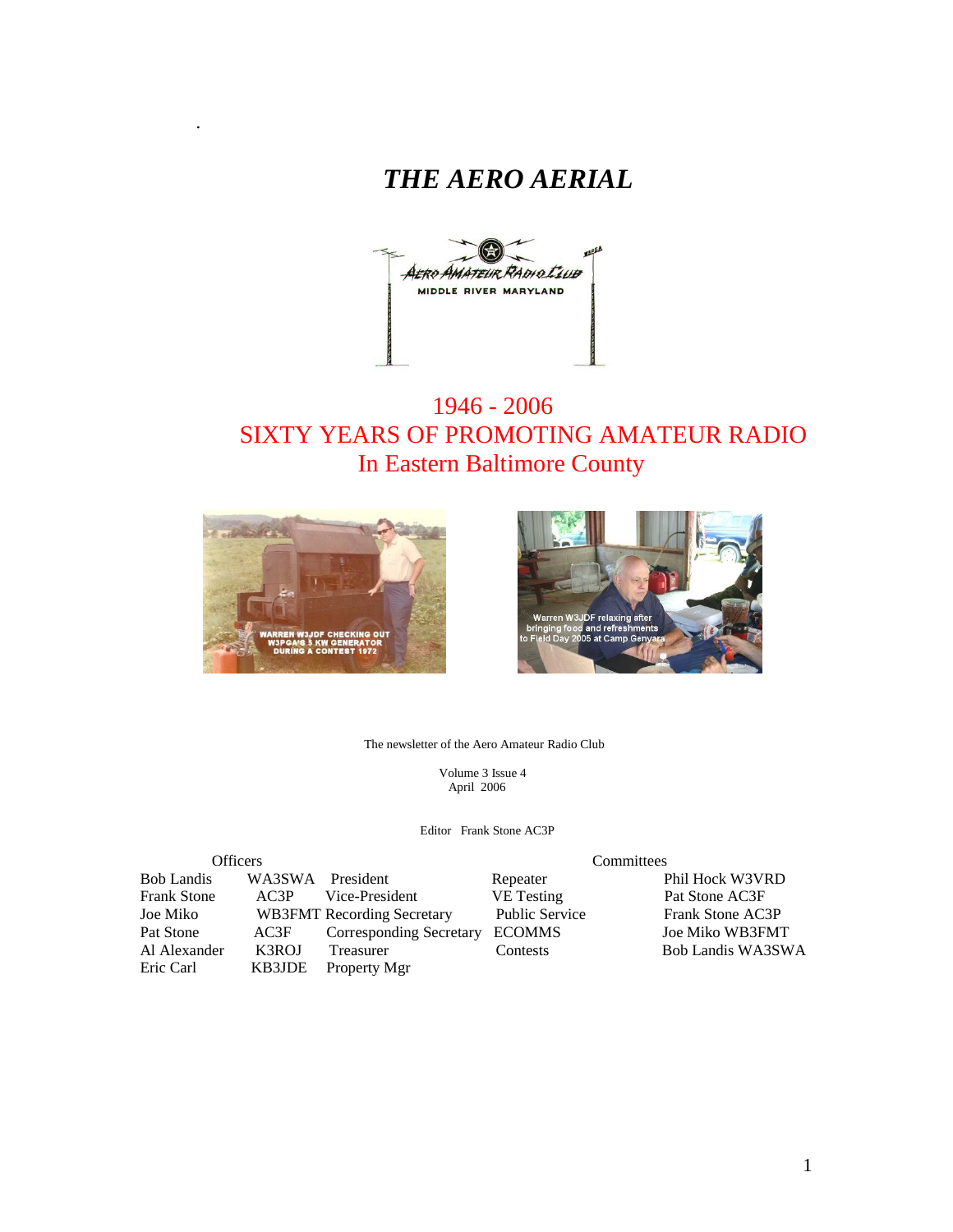#### **ABOUT THE AERO AMATUER RADIO CLUB**

 Meetings: First and Third Wednesdays at 7:30 pm at Coffman's Diner (Middle River and Orem's Rd.)

Nets: See Local Area Net Schedule

Repeaters: W3PGA (147.24 MHz - / 449.575 MHz -)

WEBSITE: http://mywebpages.comcast.net/w3pga/

# **Net Reports**

2 Meter Net: WB3FMT (NCS) AC3P KB3KRW KB3JDE K3YGC K3ROJ 10 Meter Net: AC3P (NCS) W3JEH KB3KRW WA3TAD K3ROJ

#### **LOCAL AREA NETS**

| Day        | <b>Time</b>       | <b>Frequency (MHz) NET NAME</b> |                                   |  |
|------------|-------------------|---------------------------------|-----------------------------------|--|
| Daily      | $9 - 10$ am       | 147.03                          | <b>ORIOLE</b> Net                 |  |
| Daily      | $6 - 6:30$ pm     | 3.920                           | Maryland Emergency Phone Net      |  |
| Daily      | $6:30 - 7$ pm     | 146.670                         | <b>Baltimore Traffic Net</b>      |  |
| Daily      | 7 pm and 10 pm    | 3.643                           | Maryland/DC/Delaware Traffic Net  |  |
| $2nd$ Tues | $7:30 \text{ pm}$ | 146.670                         | <b>Baltimore County RACES Net</b> |  |
| $2nd$ Wed. | 8 pm              | 28.445                          | <b>AERO ARC Net</b>               |  |
| $4th$ Wed  | 8 pm              | 147.240                         | <b>AERO ARC Net</b>               |  |
| $5th$ Wed. | 8 pm              | 449.575                         | <b>AERO ARC Net</b>               |  |
|            |                   |                                 |                                   |  |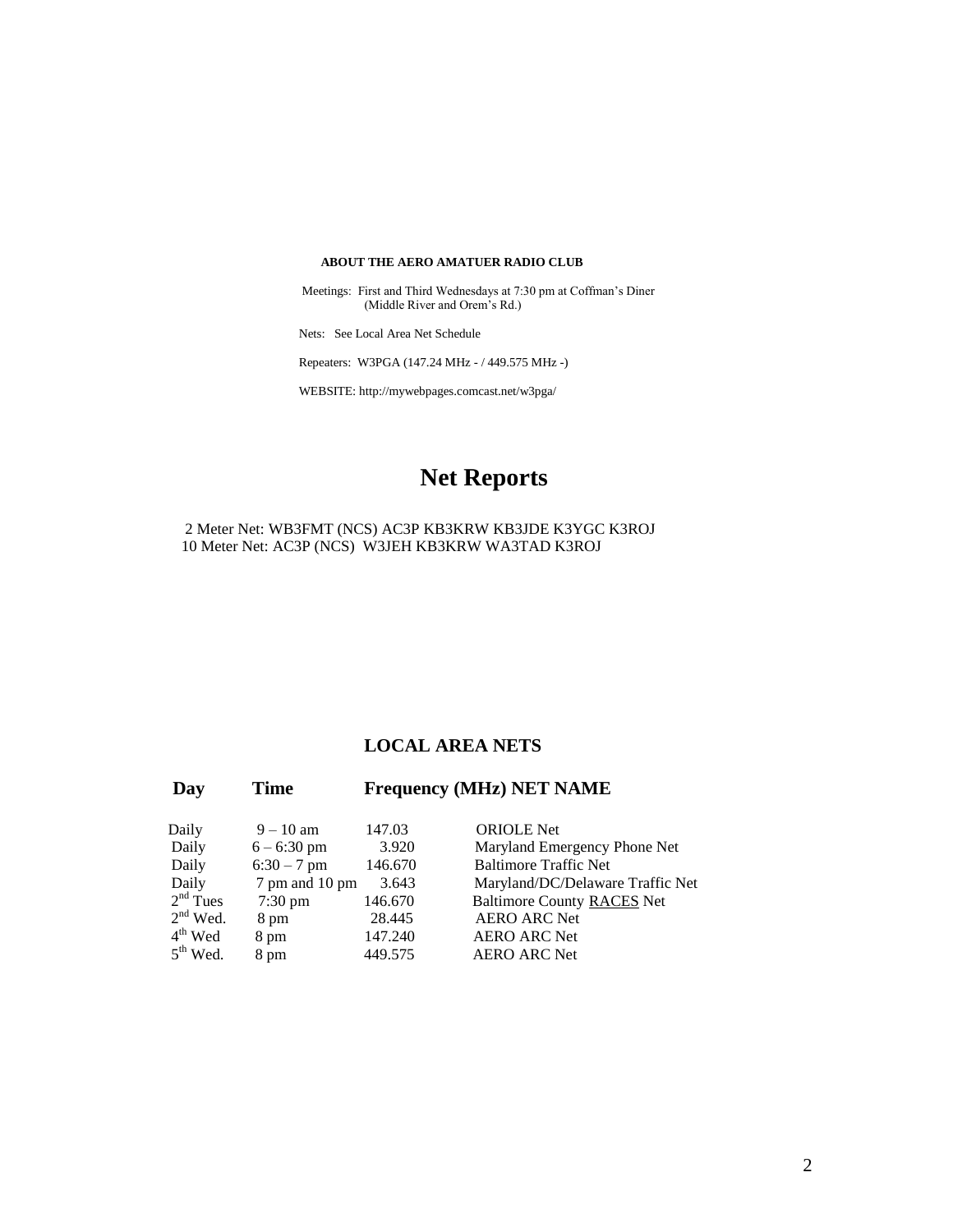# **Silent Key Night Contest Results**

| Call            | Category              | <b>Points</b> |  |
|-----------------|-----------------------|---------------|--|
| K3ROJ           | Single Op             | 1054          |  |
| WA3SWA<br>W3PGA | Single Op<br>Multi-op | 512<br>4096   |  |
| W3SSA           | Multi-op              | 4232          |  |

# **Western Union Telegram Service Buyout NTS Hiring**

News arrived last month that Western Union has ceased its telegram service after over 150 years of operation.

An unreliable source claims that the ARRL National Traffic Systems has bought the rights to send telegrams anywhere in the U.S. and Canada. This source also said that the NTS is looking for thousands of CW operators with bicycles to ensure prompt delivery of RADIOGRAMS.

Interested parties in the Maryland area may apply to the ARRL Section Traffic Manager.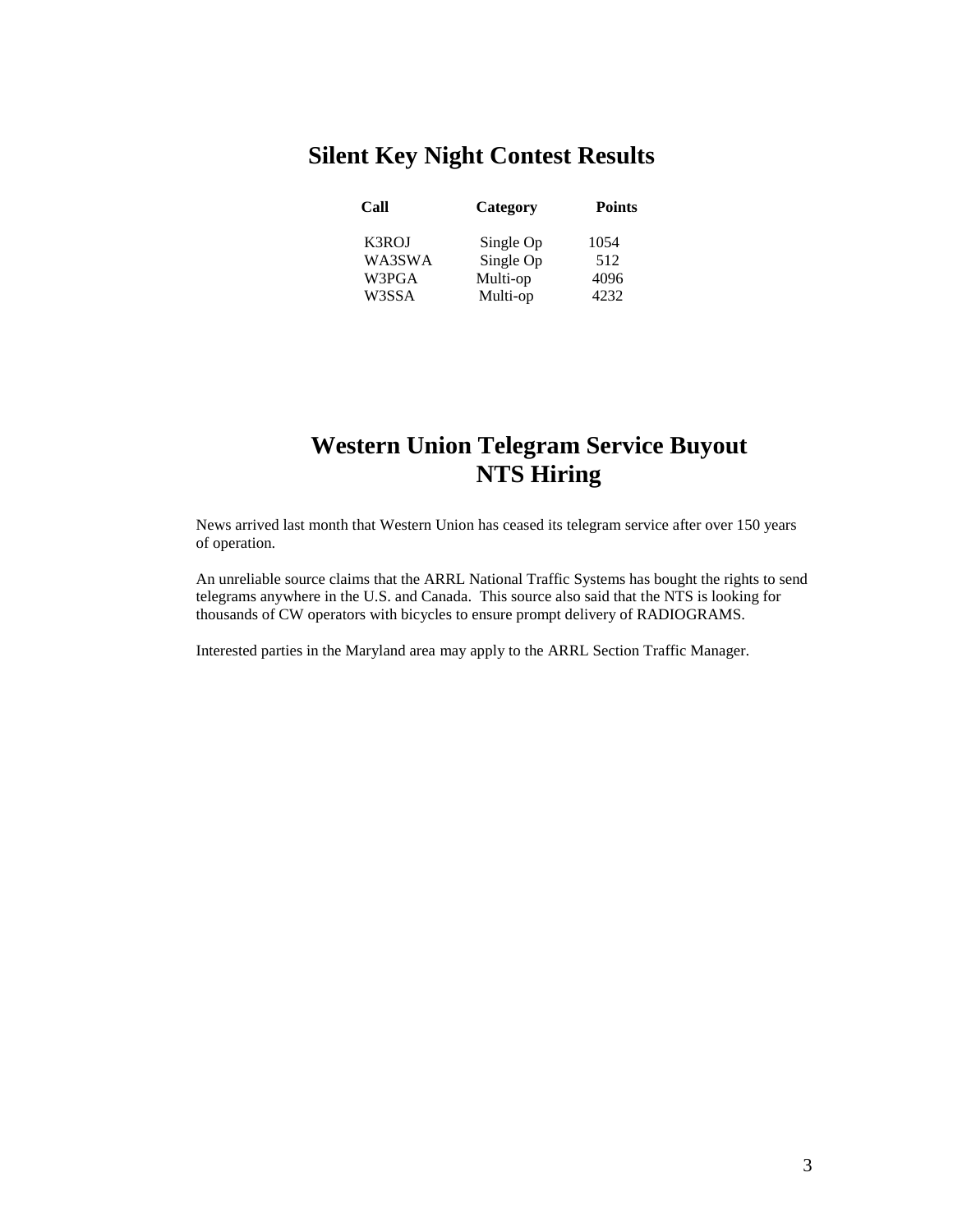## **Emergency Communications**



WB3FMT and KB3JDE brought up a new ECOMM site at CCBC Essex for the February 14 drill. AC3P joined Joe and Eric at the monthly RACES planning meeting that was held at the Baltimore County Emergency Operations Center on February 21.

For the March 14 COMMEX there are plans to bring up Franklin Square, CCBC Essex, St. Joseph's Hospital, the Health Department and Shepard Pratt sites.

A meeting was held for new RACES operators at Franklin Square Hospital on February 28. Thirty new operators were in attendance. Another meeting will be scheduled at the Public Safety building for April  $4<sup>th</sup>$ . Details are not ye available.

# **VE Report**

Congratulations to Doug, KB3KRW, on being accredited as an ARRL Volunteer Examiner. We look forward to Doug's participation in the AERO Testing Program.

Next test session is at the North Point Library on March 18.

## **Radio Merit Badge Program Completed**



Frank, AC3P has finished presenting a six week course for the Boy Scout Radio Merit Badge for the Lightning Patrol of Troop 355 in Essex. The boys learned general concepts of what radio is and how radio waves are sent. They also learned about the components necessary to build a radio, different radio services, phonetics, Morse Code, and Q signals. The course began on January 12 with a QSO between AC3P and Joe, WB3FMT via the 449.575 Mhz. repeater and concluded on February 23 with a CW QSO from W3PGA/3 at the K of C Hall and Pat, AC3F at the home QTH.

Ten Scouts in all completed the requirements for the Radio Merit Badge.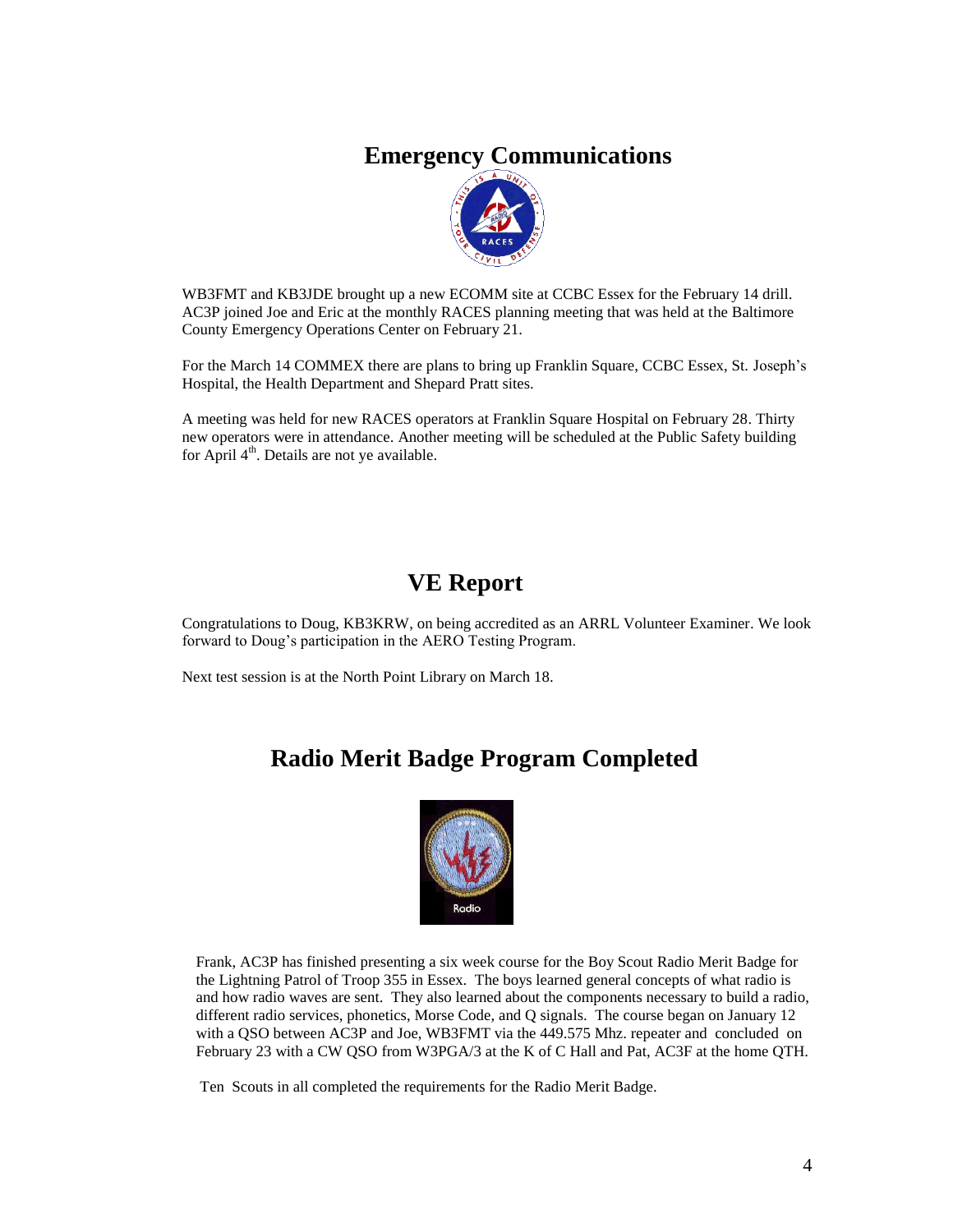# And the Winner is…..

The results are in from the annual club contest. Bob ND3D took first. As a result Bob will gets first prize of organizing the contest for 2007.

2006 Aero Contest Results

ND3D – 425 points K3ROJ – 134 points  $KB3KRW - 126$  points.

### **Solar Minimum Reached ? It's all uphill from here.**



 *Courtesy Mt. Essex Observatory*

Solar scientists have noted that February boasted the longest period of consecutive days without sunspots. It appears that we are at the end of Cycle 23 and awaiting the start of Cycle 24.

Computer models have predicted that Cycle 24's peak in about 2012 should be fifty percent stronger than the previous cycle. If this prediction bears out, there will be a much greater potential for solar flares that may cause electrical grid blackouts, disrupt communications, and even damage orbiting satellites.

On the up-side, radio propagation for the HF bands will be greatly improved and possible F2 skip will be running on 6 meters.

We should get ready for a lot of radio fun in the coming 6 years.